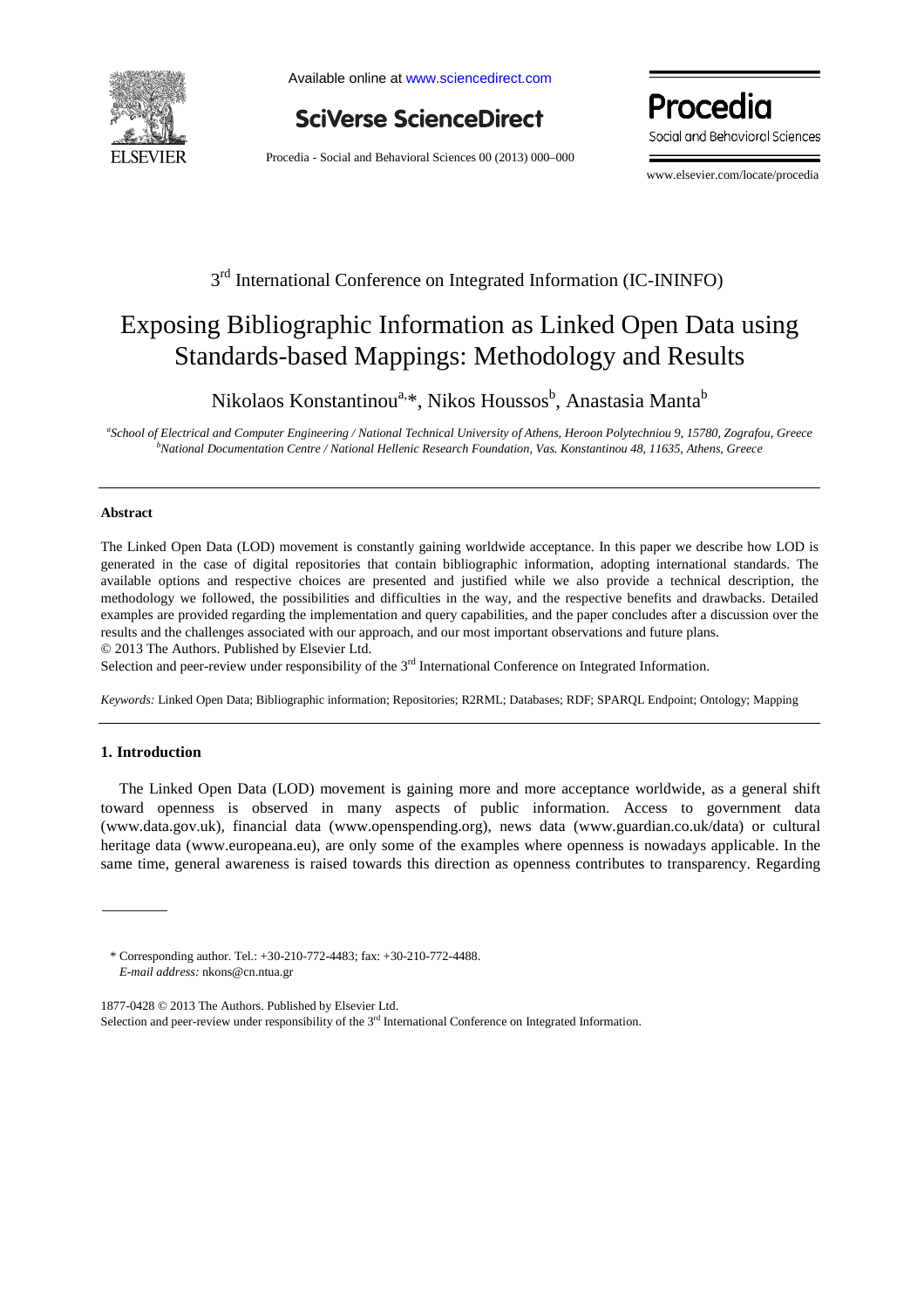publishing, new business models are invented that render this shift profitable for the publishers as well as for the target audience.

As to what contributes to this direction, we can observe that technologies and standards are mature nowadays in the Semantic Web domain, which lies in the base of things. The description languages, including RDF and OWL since long have been official W3C recommendations, query languages such as SPARQL also. The related technologies that serve as a basis for publishing and interlinking information on the web have reached the required maturity level. These building blocks have existed for more than a decade, while the technical knowhow that has developed in the whole Semantic Web ecosystem is nowadays bringing results outside the academia. Thus, the technical groundwork has been laid, in order to enable markets to appear.

As far as the digital libraries domain is concerned, rich experience has led to the creation of software systems that demonstrate flawless performance over maintaining bibliographic archives. These systems operate at a high level of accuracy and fulfill their purpose. One could argue, however, that there is no significant reason for evolution, while it is also uncertain to which direction this evolution should take place. In order, however, to keep up with an ever-changing environment, regarding data and knowledge description, adoption of newer technologies is a necessity. This is firstly in order for the solutions to remain competitive but also, because of the benefits new technologies entail. Regarding digital repositories, the LOD paradigm facilitates:

- *Integration*, typically materialized using OAI-PMH harvesting interfaces. The problem is that these interfaces, while often implemented and used in the digital libraries domain, do not ease integration with data models from other domains of discourse.
- *Expressiveness* in describing the information. OAI-PMH for instance, as far as information description is concerned, allows for a tree structure that extends to a depth-level of two. On the contrary, RDF allows for a graph-based description that can practically cover much more sufficiently the needs for information exchange in the digital libraries domain.
- *Query answering* can be realized using conventional systems, to the extent where standard keyword-based queries are evaluated efficiently and respective results can span several repositories, offering a basic solution. Contrarily, querying graphs using graph patterns allows for much more complex queries, enabling formation of more descriptive queries.

Therefore, we can safely deduce that the benefits (query expressiveness, inherent semantics, and integration with third party sources) outweigh the disadvantages (resources investment in creating and maintaining the data). Because of these, and many other reasons as well, we can observe that more and more libraries open their data. For instance, the National Libraries in Spain (Biblioteca Nacional De Espana, 2012), Germany (Deutsche National Bibliothek, 2012) and Great Britain (British Library, 2012) are exposing free data services according to the LOD paradigm.

Now, as it is commonly understood, Linked Data can originate from a variety of sources through numerous methodologies and therefore there is no global solution for its production (Villazon-Terrazas, Vila-Suero, Garijo, Vilches-Blazquez, Poveda-Villalon, Mora, Corcho, & Gomez-Perez, 2012). Thus, the approach presented in this paper serves as a description of a methodology that was followed in order to achieve certain results under certain conditions. In particular, we present the methodology behind exposing as LOD the bibliographic repository contents maintained at the National Documentation Centre (EKT), part of the National Hellenic Research Foundation (NHRF).

The EKT has rich information to maintain, often several decades old. For instance, its archives are constantly enriched with scanned dissertations from the pre-personal computing era. It is of crucial importance that the systems used to store this information demonstrate excellent ability in preserving information and thus only mature systems tested through time can be considered. The challenge under these circumstances is to offer state-of-the-art services around the bibliographic archives while not deviating from the main raison-d'-être, which is digital preservation, and all that in a modern and sustainable manner.

This paper is structured as follows: Section 2 presents a number of related implementations that outline the technological environment in which the implementation is called to operate, Section 3 describes the design and implementation of the system and the respective methodology with which it is operated, Section 4 discusses our choices while Section 5 concludes the paper with our most important observations and future plans.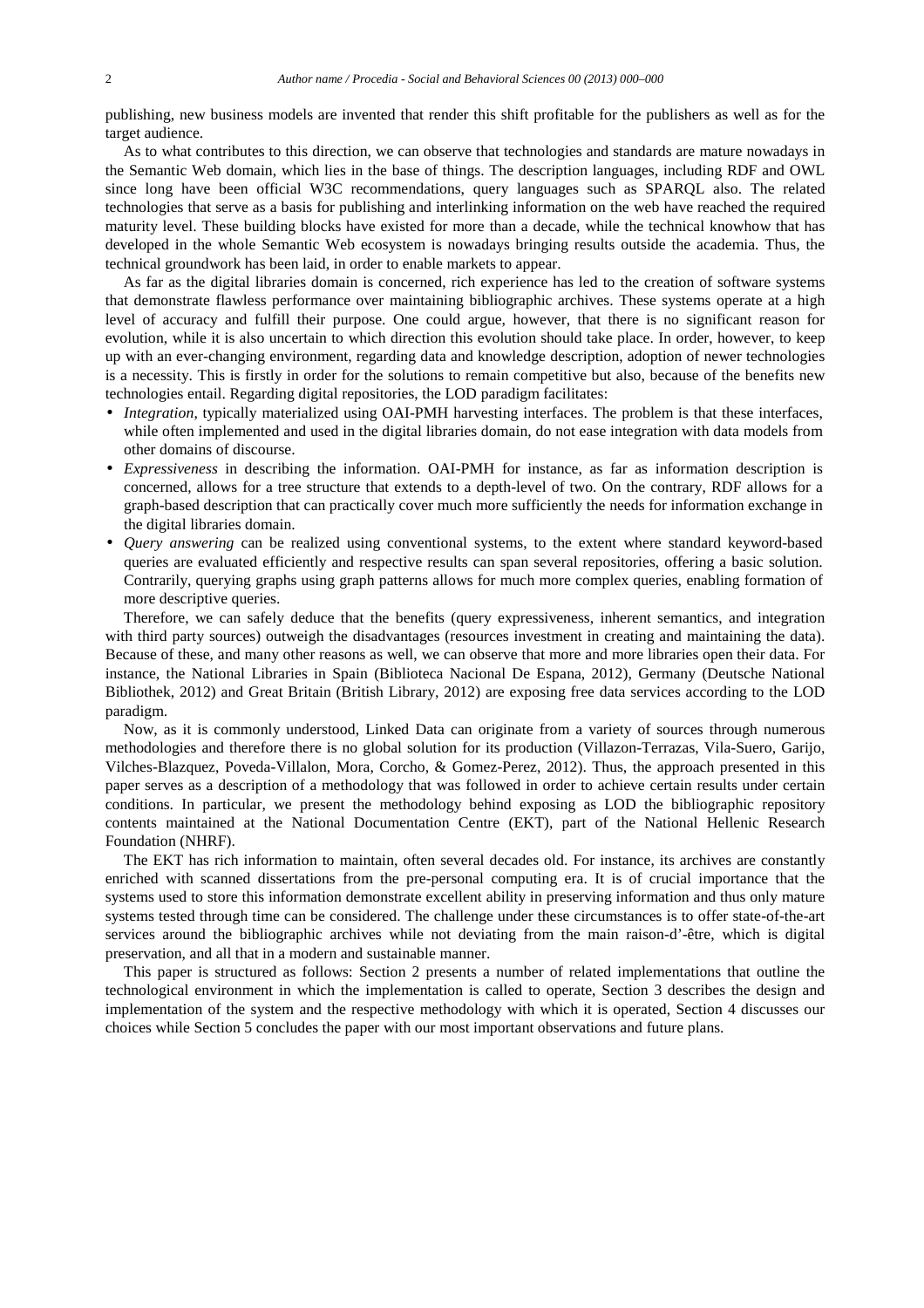# **2. Related Work**

Publishing LOD originating from relational databases is a domain where much work has been conducted and several approaches exist in the bibliography (Sahoo, Halb, Hellmann, Idehen, Thibodeau, Auer, Sequeda & Ezzat, 2009), (Konstantinou, Spanos, & Mitrou, 2008). Typically, the goal is to describe the relational database contents using an ontology in a way that allows queries that are posed to the RDF schema to be answered with data originating from the relational database.

In order to publish RDF while maintaining its relational database origin accessible to other software systems that may require it present for their operation, there are in general two approaches. Both of them have as a prerequisite the presence of a mapping definition that defines the way we can obtain RDF triples from the data that resides in the source database.

The first category of approaches involves synchronous transformations in the queries over the result, from queries over the RDF using SPARQL to queries over the relational database using SPARQL. These systems include D2RQ, a solution introduced in (Bizer & Seaborne, 2004). D2RQ translates the mapping definitions into SQL in order to expose the relational database contents as triples and additionally translates SPARQL queries into SQL. D2RQ evolved its own mapping language (Cyganiak, Bizer, Garbers, Maresch, & Becker, 2012). Essentially, SPARQL queries on the result are translated to nested SQL queries on the database (Cyganiak, 2005). The Virtuoso universal server (Erling & Mikhailov, 2007) is another solution that supports RDF Views over its relational database contents making it possible to publish a virtual RDF graph generated on top of a relational database.

The second category of approaches involves a mapping file as well and dictates that using the mapping file, we can obtain a snapshot of the relational database contents and export it as an RDF graph. These include the authors' previous work, introduced in (Konstantinou, Spanos, Houssos, & Mitrou, 2013), an approach that appears to perform much faster in RDF-izing relational database contents compared to real-time SPARQL-to-SQL translators. This option is being supported by D2RQ as well alongside its main function as an RDF server. Triplify (Auer, Dietzold, Lehmann, Hellmann, & Aumueller, 2009) can also serve towards this goal. The Virtuoso server can also be used to this end, as it allows hosting of multiple RDF graphs, plus offering the means to query and navigate them.

A third possibility to be noted is the one that operates natively on a semantic web triplestore. Tools that enable this approach include the popular Jena framework (Carroll, Dickinson, Dollin, Reynolds, Seaborne, & Wilkinson, 2004), the Sesame framework (www.openrdf.org), or even native RDF support that can be found in modern RDBMS's such as Oracle. Apache Stanbol is a framework for semantic content management (stanbol.apache.org) with a set of tools that extend semantically the standard set of CMS functionality.

Adoption of such approaches enables the implementation of systems relying purely on triplestores such as the museum collection available at www.clarosnet.org that uses the CIDOC-CRM vocabulary (cidoc-crm.org) to describe cultural heritage concepts and relations among them. The discussion of such approaches is out of the scope of this paper. It remains however, a possibility, after exposing a snapshot of the relational database as an RDF graph to host it and enable the development of a custom application over it.

## **3. System Description**

## *3.1. System Architecture*

The EKT hosts numerous repositories of contents with nationwide interest. The repositories are being maintained and updated by a team of software engineers, librarians, and domain experts, creating a living organism around this information. In order to enable the provision of LOD in a sustainable manner, first we took into account the fact that existing systems had to remain intact, in order not to discard established practices and knowhow.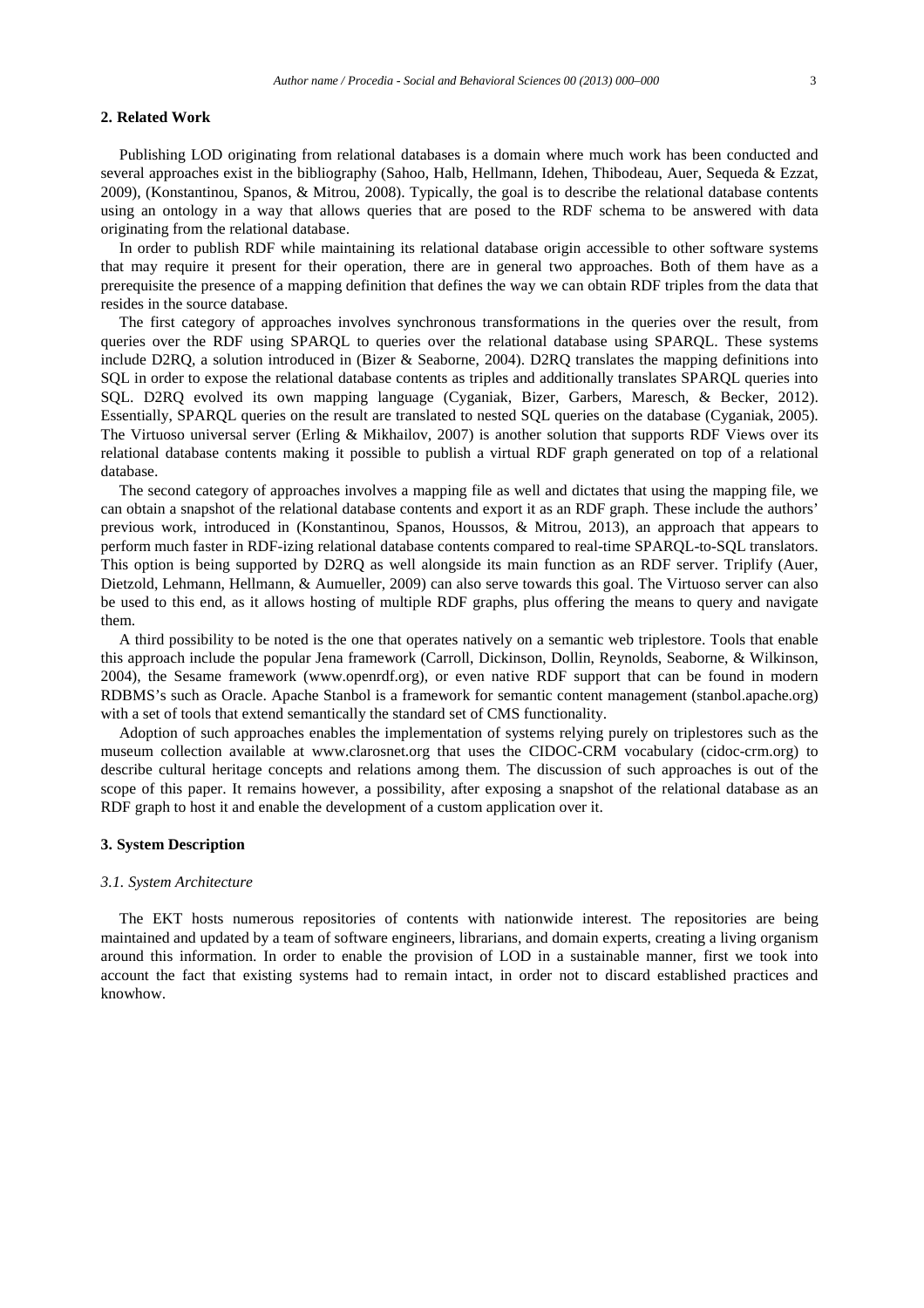The importance of the data, however rigorous backup approaches may be, leaves no room with experimentation. Therefore it has been chosen not to replace existing practices with newer technologies, before running them alongside for a period of time.

As depicted in Figure 1, an RDF quadstore lies at the core of the system that exposes our data via data.ekt.gr. Two basic services over the data are exposed, comprising a SPARQL endpoint and a faceted browser. The LOD repository is operating independently of the sources, which continue uninterruptedly their operation. Currently, the repositories exposed as LOD are (a) www.phdtheses.ekt.gr, a repository containing more than 28,500 dissertations and (b) www.helios-eie.ekt.gr containing more than 5,500 publications by researchers affiliated with the NHRF.



#### Fig. 1. Architecture overview.

# *3.2. Methodology and Examples*

In order to preserve existing practices, the asynchronous approach was adopted: data is exported periodically in RDF from the repositories, according to a mapping definition. There is a mapping file for each repository in order to deal with the distinct features each implementation demonstrates. Then, after the data is exported in RDF, they are imported into the Virtuoso quadstore.

In order to render this methodology sustainable, our approach relies on the recently standardized R2RML language (Das, Sundara, & Cyganiak, 2012) which allows vendor-independent RDF extraction. Based on a mapping file for each repository, and using the tool introduced in (Konstantinou, Spanos, Houssos, & Mitrou, 2013), we were able to extract the database contents in an RDF graph. An example of how the mappings are formed, using R2RML, follows next.

In the example in Table 1, on the left we can see the triples mapping definition and on the right the logical table that retrieves the data from the input database. The items are formed obtaining URI's according to their respective handle id assigned to them by DSpace upon completion of the submission workflow. They are registered as instances of the dcterms:BibliographicResource class, and they are assigned a property, dcterms:abstract, whose value is the value of the repository metadata field dc.description.abstract. In a similar manner, values can be extracted from the DSpace repository and offer full descriptions. Consider for instance the record in Table 2 below. Using the transformation, based on R2RML, the record on the left of the table is transformed into RDF as presented on the right.

The data generated in this manner, are then concentrated in a central quadstore. In order to distinguish among the various datasets, a separate namespace was reserved for the contents of each repository. Note that we chose to not install a triplestore next to each repository, because this would require substantially more effort and resources.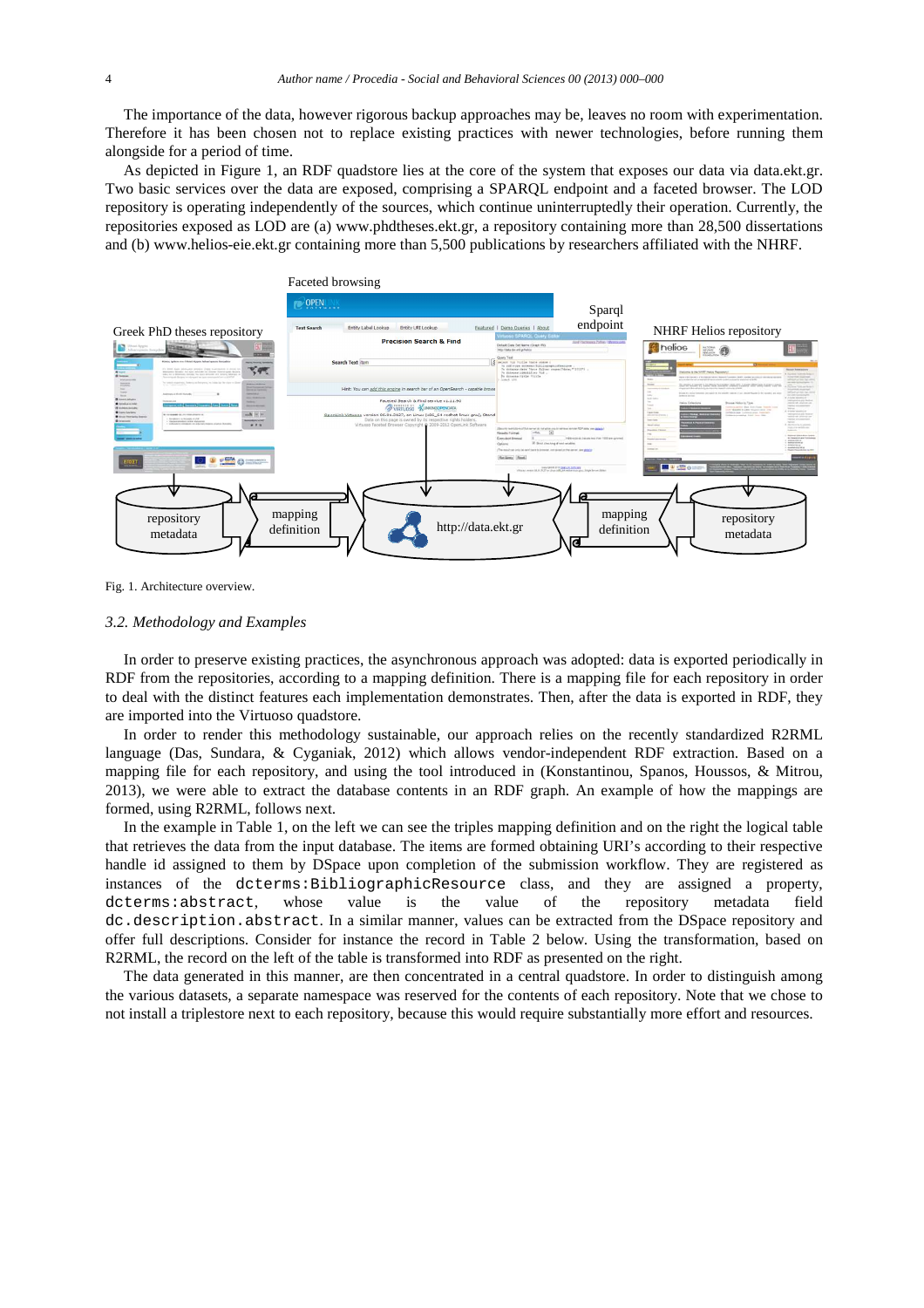Table 1: Example R2RML Mapping excerpt

| <b>Triples Mapping definition</b>                          | <b>Logical Table View</b>                     |
|------------------------------------------------------------|-----------------------------------------------|
| @prefix map: <#>.                                          | <#dc-description-abstract-view>               |
| @prefix rr: <http: ns="" r2rml#="" www.w3.org="">.</http:> | rr:sqlQuery """                               |
| @prefix dcterms:                                           | SELECT h.handle AS handle, mv.text value AS   |
| <http: dc="" purl.org="" terms=""></http:> .               | text value                                    |
| map:items                                                  | FROM handle AS h, item AS i, metadatavalue AS |
| rr:logicalTable <#item-view>;                              | mv, metadataschemaregistry AS msr,            |
| rr:subjectMap [                                            | metadatafieldregistry AS mfr WHERE            |
| rr:template                                                | i.in_archive=TRUE AND                         |
| 'http://data.ekt.gr/helios/item/{"handle"}';               | h.resource_id=i.item_id AND                   |
| rr: class dcterms: BibliographicResource;                  | h.resource_type_id=2 AND                      |
| $\mathbf{1}$ .                                             | msr.metadata_schema_id=mfr.metadata_schema_id |
| map:dc-description-abstract                                | AND                                           |
| rr:logicalTable <#dc-description-abstract-                 | mfr.metadata_field_id=mv.metadata_field_id    |
| view>;                                                     | <b>AND</b>                                    |
| rr:subjectMap [ rr:template                                | mv.text_value is not null AND                 |
| 'http://data.ekt.gr/helios/item/{"handle"}';               | i.item_id=mv.item_id AND                      |
| $\exists$ ;                                                | $msr.name space =$                            |
| rr:predicateObjectMap [                                    | 'http://dublincore.org/documents/dcmi-terms/' |
| rr: predicate dcterms: abstract;                           | AND                                           |
| rr:objectMap [ rr:column '"text_value"' ];                 | mfr.element='description' AND                 |
| 1.                                                         | mfr.qualifier='abstract' """.                 |
|                                                            |                                               |

As far as the vocabularies are concerned, the core vocabulary is based on the Dublin Core, as it is geared towards describing digital objects (Nilsson, Powell, Johnston, & Naeve, 2008). Lexvo, (http://lexvo.org/), part of the LOD cloud, serves as an exhaustive set of human languages URIs integrated in a global approach of terminology (De Melo & Weikum, 2008). It was used to map the dc.language field and connect our repository to the LOD cloud. A second external link has been realized using the Library of Congress Linked Data Services (http://id.loc.gov/). Information stored in our repositories in the dc.subject field has been mapped to the Library's Linked Data Service resource URIs, thus to URIs such as <http://id.loc.gov/authorities/classification/N.html>.

| <b>DSpace field</b> | Values                                    | <b>Resulting RDF</b> snippet in turtle syntax                                            |
|---------------------|-------------------------------------------|------------------------------------------------------------------------------------------|
| dc.creator          | Kollia, Zoe                               | <http: 10442="" 7055="" data.ekt.gr="" helios="" item=""></http:>                        |
|                     | Sarantopoulou, Evangelia                  | dcterms:BibliographicResource;<br>a                                                      |
|                     | Cefalas, Alciviadis Constantinos          | dcterms:creator "Kobe, S.", <http: 48="" data.ekt.gr="" person="">,</http:>              |
|                     | Kobe, S.                                  | <http: 14="" data.ekt.gr="" person="">, "Samardzija, Z.",</http:>                        |
|                     | Samardzija, Z.                            | <http: 112="" data.ekt.gr="" person="">;</http:>                                         |
| dc.date             | 2004                                      | dcterms:date "2004";                                                                     |
| dc.format.extent    | 379-382                                   | dcterms: extent "379-382" ;                                                              |
| dc.identifier.uri   | http://hdl.handle.net/10442/7055          | dcterms:identifier "http://hdl.handle.net/10442/7055";                                   |
| dc.language         | eng                                       | dcterms:language <http: eng="" iso639-3="" page="" www.lexvo.org="">;</http:>            |
| dc.publisher        | Springer                                  | dcterms:publisher "Springer";                                                            |
| dc.title            | Nanometric size control and treatment of  | determs: title "Nanometric size control and treatment of historic                        |
|                     | historic paper manuscript and prints with | paper manuscript and prints with laser light at 157 nm";                                 |
|                     | laser light at 157 nm                     | dcterms:type "Article"                                                                   |
| dc.type             | Article                                   | dc.subject <http: authorities="" classification="" id.loc.gov="" ne1-<="" td=""></http:> |
| dc.subject          | Printmaking and Engraving                 | NE978>.                                                                                  |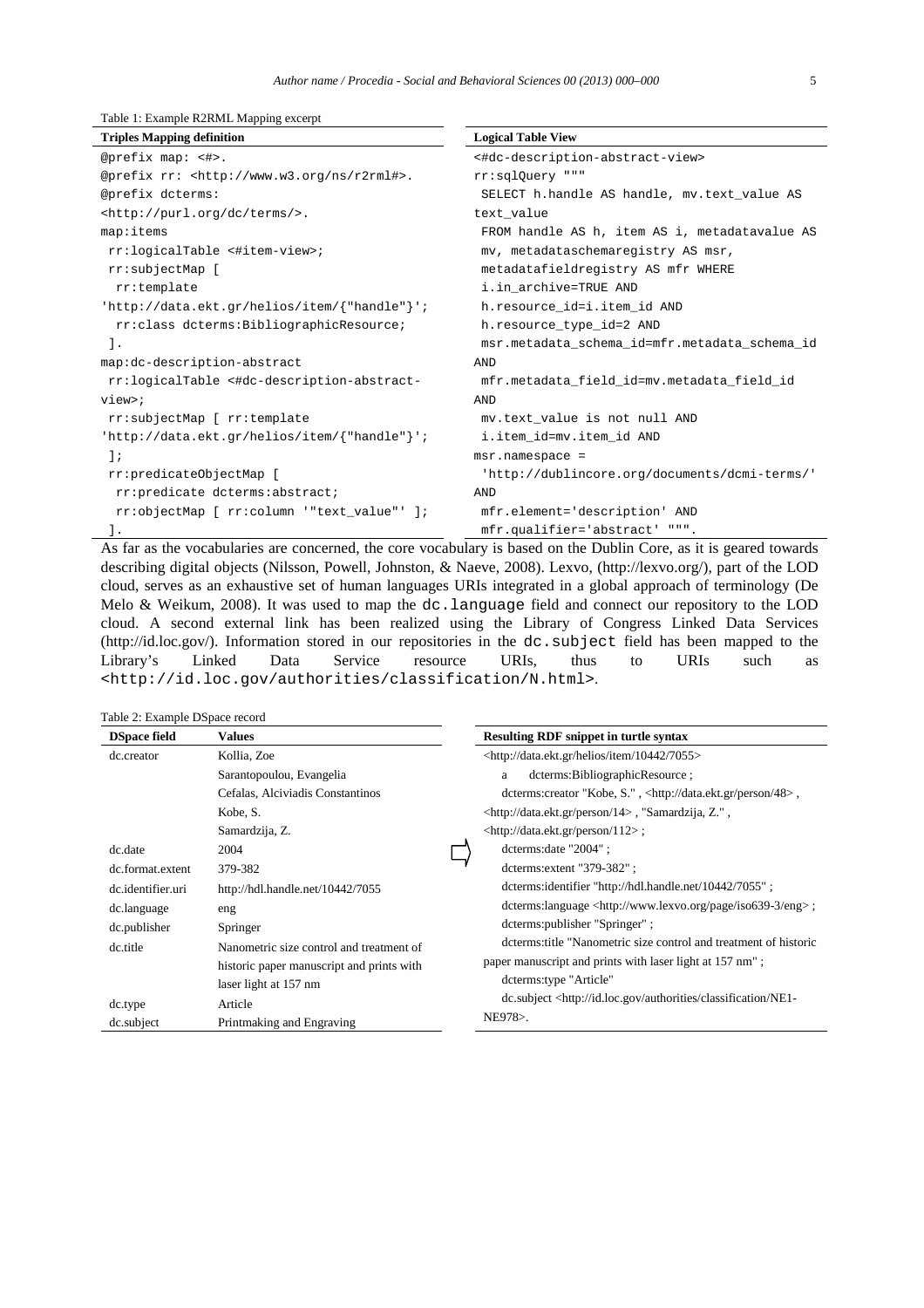A second RDF graph was created based on the MADS-based, authority file which the EKT preserves internally for its researchers. The authority file keeps a record for every researcher working in the organization, containing alternative authoritative labels, personal data (email, telephone, homepage) and data concerning the specific department related to the person. This information was published as an RDF graph under the namespace http://data.ekt.gr/persons/{researcher\_id}, based on the XML authority file and the Bibliotransformation engine transformation tool (Stamatis, Konstantinou, Manta, Paschou, & Houssos, 2012). In this way, the researchers can be uniquely identified, the authority files can be shared and reused, and the NHRF authors can accept inbound links and references, allowing the graph to serve as an island of persistence.

Also, we have to note that the digital repository implementations include, as it is often the case, custom fields that served specific in-house purposes. The challenge in exposing these fields' values lies in choosing the appropriate ontology concepts to describe them, based on existing ones. We tried to avoid introducing "yet another" ontology/vocabulary since the work conducted in the LOD domain has led to the creation of a large number of widespread ontologies and concepts covering to a large extent the majority of the concepts to be described. As a result, custom fields that exist in our implementation, besides the ones belonging to Dublin Core, have yet to be exposed after being mapped to established vocabularies.

#### **4. Discussion**

It is important, first, to acknowledge that exposing data as LOD entails several benefits as well as drawbacks. Among the key benefits we can consider the following:

- *Semantic annotation*. The data that is exposed, in contrast to the initial data presentation available to the end user/consumer (i.e. repository browsing) is semantically annotated. This means that the data itself conveys its semantics in the sense that it is unambiguously understood and interpreted. Thus, it can be consumed by software clients as well as by humans, containing at all times the same meaning.
- *Query simplification*. Information representation as a graph, allows queries much more complex than the ones allowed over the current web application user interfaces. For instance, in the repository user interface, end users can simply browse the data (e.g. by author, title, type, etc.) or use the advanced search capabilities that allow slightly more complex queries in comparison to the basic approach. The creation, however, of new relations among concepts of the RDF graph can simplify the queries, since querying the resulting graph using SPARQL will be of significantly reduced complexity compared to querying the database using SQL. For instance, a query over the resulting graph, of the form "Find all item ids and abstracts", in SPARQL would be similar to the following:

| SELECT ?id ?abstract                             |  |  |
|--------------------------------------------------|--|--|
| FROM <http: data.ekt.gr="" helios=""></http:>    |  |  |
| FROM <http: data.ekt.gr="" phdtheses=""></http:> |  |  |
| WHERE {                                          |  |  |
| ?a rdf:type dcterms: Bibliographic Resource.     |  |  |
| ?a dcterms:identifier ?id .                      |  |  |
| ?a dcterms:abstract ?abstract }                  |  |  |
|                                                  |  |  |

This SPARQL query is much simpler (it contains only 3 triple patterns) than the SQL query that retrieves only the dc.description.abstract field values (contains 9 JOIN conditions), as presented in Section 3.2, on the right of Table 1. Thus, once deriving an RDF graph from the data, there are far more possibilities in the ways in which we can pose queries, in unprecedented ways.

- *Increased discoverability*. Exposing the data as RDF graphs opens new possibilities in discovering it. Firstly, the data can be accompanied by a description over their contents (e.g. using the VoID vocabulary). Also, links can be realized towards instances in other parts of the LOD cloud, and also, inbound links are welcome as well, forming an interconnected island in the LOD cloud. Therefore, the dataset can be linked to other datasets, thus increasing its discoverability.
- *Reduced effort* required for schema modifications. Creation of new relations is allowed without altering the database schema. New classes and properties can be defined in the RDF schema that will apply to subsets of the repository data, without the need to modify neither the relational database schema nor its contents.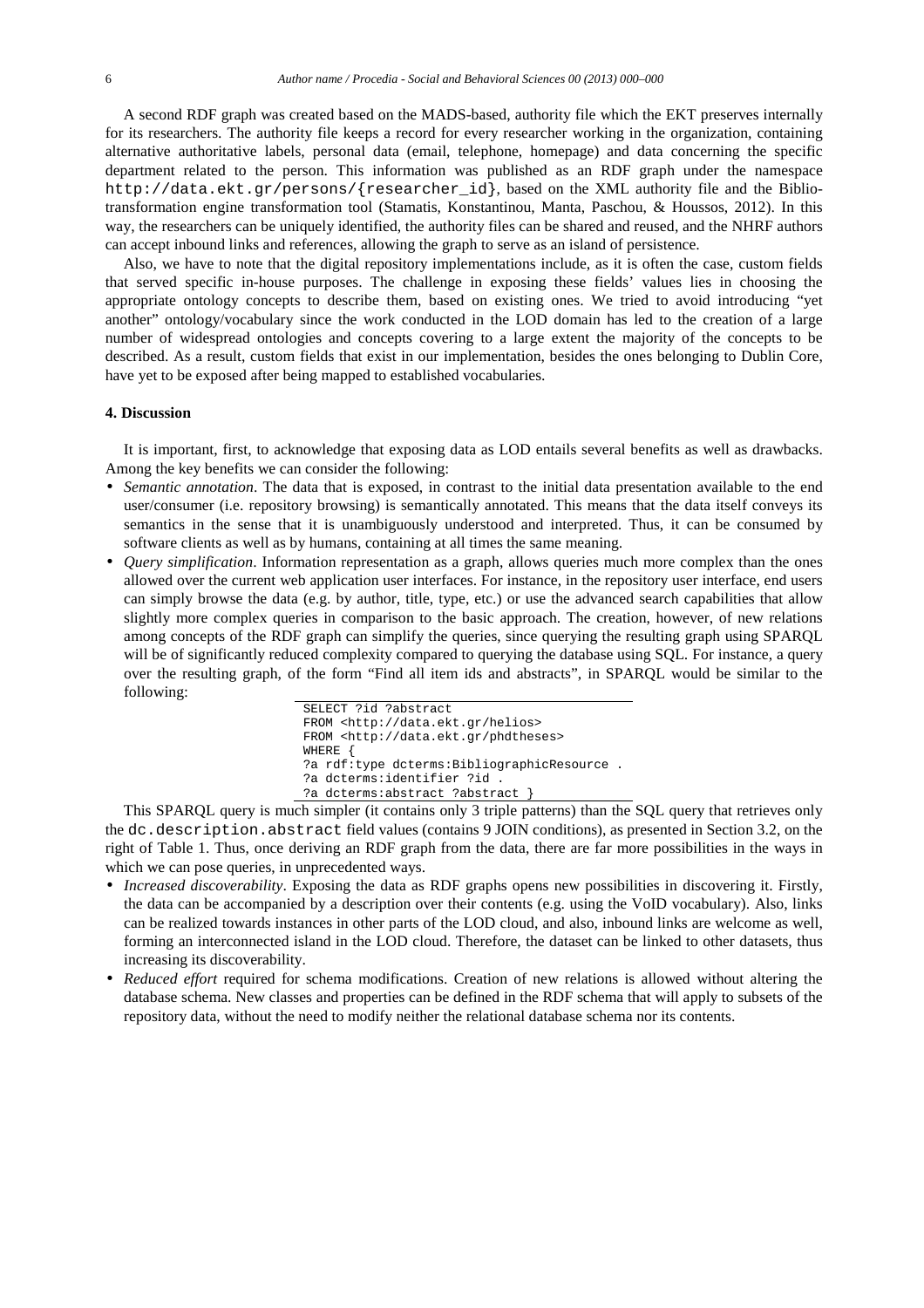- *Synthesis* by means of integration, fusion, mashups. The end user/developer can perform searches spanning various repositories, from a single SPARQL enpdoint. Also, it is possible to download parts or the whole data in order to combine it to other data and process it according to his/her needs.
- *Inference* is enabled. With reasoning support, new implicit facts can be inferred, based on the existing ones that are explicitly derived from the relational database. These new facts can then be added to the graph, thus augmenting the knowledge base.
- *Reusability*. Third parties can reuse the data in their systems, either by including the information in their datasets, or by providing reference to the published resources.

On the other hand, technical difficulties encountered in the course of things are expected, as they may be caused by a series of factors, as the following:

- *Multidisciplinarity*. As a multidisciplinary task, involving both Computer and Library science, annotation alone is a task not to be underestimated, since it requires contributions from both scientific domains and close collaboration of the implementation team.
- *Technology barrier*. Tools are not as mature yet as to guide the inexperienced user, or warn for possible incorrect uses. For instance, when performing the mapping (i.e. writing the R2RML file), the whole procedure takes place manually, in a plain text editor. There is no way of assuring the validity of the mappings themselves, only after producing the resulting graph. This is, therefore, a step that requires the presence of an expert.
- *Result is prone to errors*. Even after producing the resulting graph, and in the case when it is syntactically correct, there is no validator service to perform an automatic check of whether the concepts and properties involved are used as intended. Errors or bad practices, even after being published can go unnoticed.
- *Concept mismatch*. It is not always possible to extract an RDF description from the stored values in the repository. Although RDF allows in general for more complex descriptions compared to the metadata model, identical mappings may not always be found and compromises have to be made.
- *Exceptions to the general rule*. When curating metadata, it is expected that not all records can be simultaneously updated: Typically, changes made automatically will apply to the majority of the data, while the remaining portion will require manual intervention. The same case applies to the database-to-RDF mapping: most of the fields will be mapped while contents of other fields will have to be subject to programmatic and/or manual corrections. Therefore, one can expect from the mapping file to cover the majority, but not the whole of the metadata fields, which may require post-transformation manual interventions.

It must also be noted that, as far as it concerns the choice between synchronous or asynchronous SPARQL-to-SQL translation in the digital repositories domain, the second option seems more viable. In the digital repositories domain, the choice of exposing data periodically comes at a low cost, because the information in this domain does not change as frequently as it would in other domains such as e.g., in sensor or social network data. Therefore, we did not need to carry the burden of synchronous translation that would, certainly, provide truly up-to-date information but in the same time impose an extra burden, both computational and regarding system sustainability.

# **5. Conclusions and Future Work**

In this paper we presented an approach for generating and publishing Linked Data from a large bibliographic dataset. Our approach involved interaction by a multidisciplinary team of professionals, consideration of sustainability among the most important desired features of the result, and a nationwide responsibility. We presented our choices after considering the available options with respect to the software tools, the vocabularies, while keeping in mind that a viable methodology had to be adopted, that would ensure the datasets' high value and, most importantly, their viability.

We can conclude that LOD generation requires some initial resource investment in terms of man-hours which may make the whole attempt seem unprofitable. Nonetheless, the investment pays off in numerous ways, confirming that "a little semantics goes a long way" for many reasons as discussed in the previous Section.

Future plans include enriching the data, utilizing more constructs and defining new relationships. This can take place by offering alternatives to the already published metadata fields. For instance, exposing author names